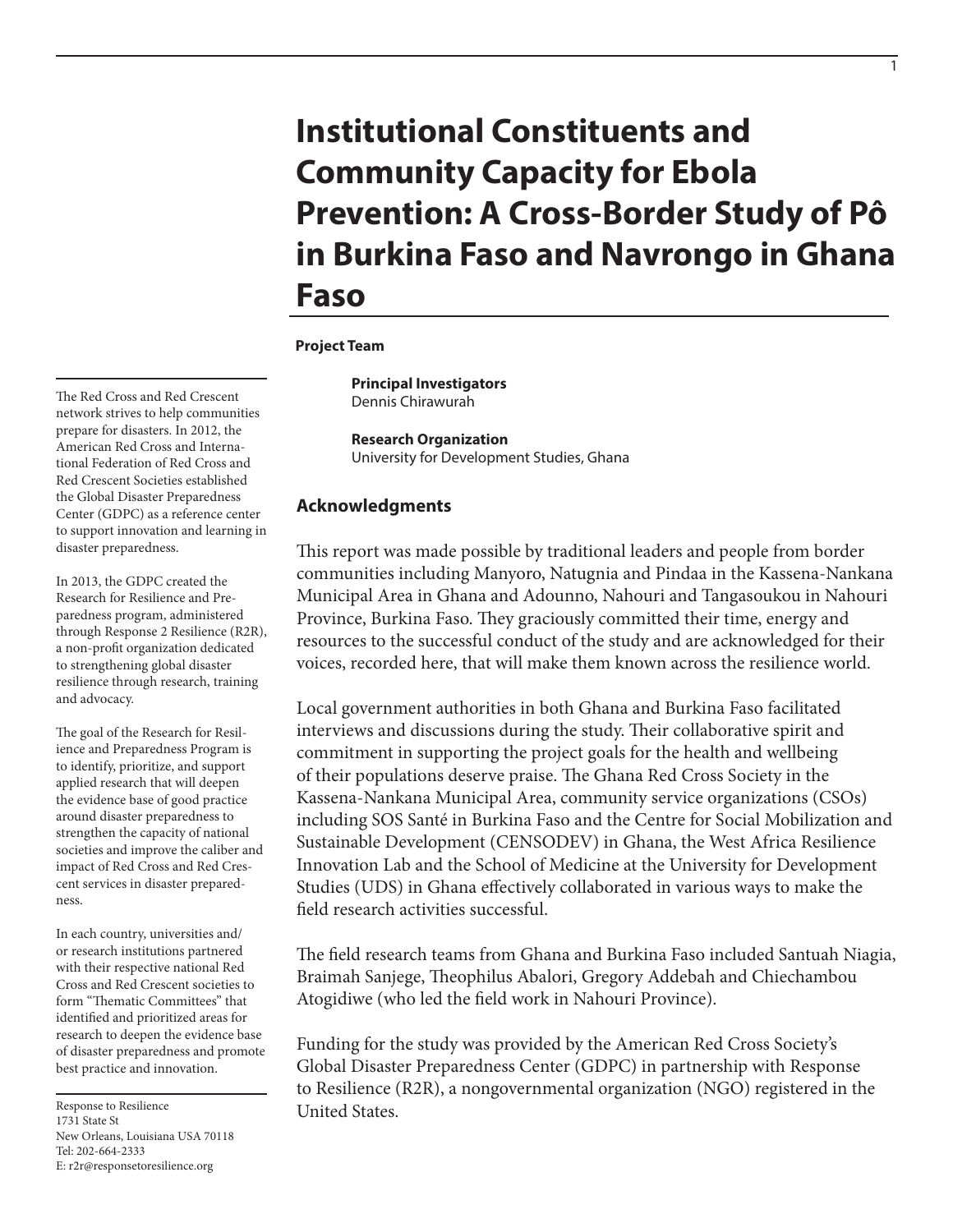## **Project Summary**

Background: Epidemiological analysis of the Ebola virus disease (EVD) outbreak in Liberia, Guinea and Sierra Leone found that strong cultural and traditional beliefs and cross-border interaction contributed to its spread. Although Ghana and Burkina Faso did not experience such an outbreak, their porous borders, the shared socio-cultural beliefs, values and practices among frontline border communities, poor access to timely information and colonial legacies are potential threats for the spread of EVD. This study identified governmental and non-governmental institutions/ organizations, communities and their shared beliefs and practices to understand strengths, capacity inadequacies and pathways to leverage capacities for Ebola prevention.

Methods: The study area was the Kassena community, which straddles the border between Burkina Faso and Ghana in the Kassena-Nankana in the Upper East Region of Ghana and Nahouri Province in Burkina Faso. Data were collected through 46 key informant interviews with local government authorities, traditional leaders, community service organizations and community members and six focus group discussions (three each in Ghana and Burkina Faso) involving farmers, traders and artisans from the study communities.

Results: The results showed a high level of awareness of EBV in the study area and understanding of the cross-border and social-cultural dimensions and potential risks of outbreak of the disease. The study team identified institutions and communities to lead Ebola prevention efforts and capacity gaps for networking for Ebola prevention. A conceptual framework was developed to understand pathways for building a cohesive institutional effort to prevent the spread of EBV in the cross-border communities.

Conclusions: The study findings contribute to understanding of border communities' socio-cultural beliefs and practices for effective cross-border public health promotion programming. They highlight the

need for cross-border collaborative efforts to synergize capacities of key organizations and communities, led by local government authorities, to prevent the spread of EBV.

## **1 Introduction**

The worst Ebola virus outbreak in history ravaged Liberia, Sierra Leone and Guinea in 2014. The World Health Organization (WHO) said in a statement on March 6, 2015, that the death toll had reached 9,840 and the number of infected people had reached 24,014 (WHO, 2015). The Ebola virus causes a severe illness that results in hemorrhaging and can spread quickly through contact with the body fluids of infected people and anything contaminated with these fluids, killing 90% of people infected. People in direct contact with sick people, such as family members and health care workers, are at highest risk (WHO, 2014).

The terrifying and deadly nature of Ebola virus disease (EVD) is a result of its rapid transmission and the lack of a known cure (Georges-Courbot et al., 1997). The virus is introduced to humans through close contact with the body fluids of infected animals. Between 2008 and 2014, outbreaks of Ebola killed only a few dozen people, but the 2014 outbreak in West Africa was unique. It was thought to be linked to fruit bats instead of gorillas and chimpanzees as had been the case in East Africa (Towner et al., 2007; Omatsu et al., 2007). In 2007 in Uganda, an Ebola outbreak was traced to mothers cooking two dead fruit bats their children had found in a cave.

Researchers still are not sure where Ebola comes from (Cox et al., 1981) or the exact cause of the 2014 outbreak, but the virus spread panic across West Africa, where handshaking and washing dead bodies were the highest predisposing factors for infection. In Ghana the national response was swift. The government set up an inter-ministerial committee to coordinate national efforts, and WHO designated the country as a center for the distribution of medical supplies to combat Ebola in West Africa. However the porous borders of West African countries,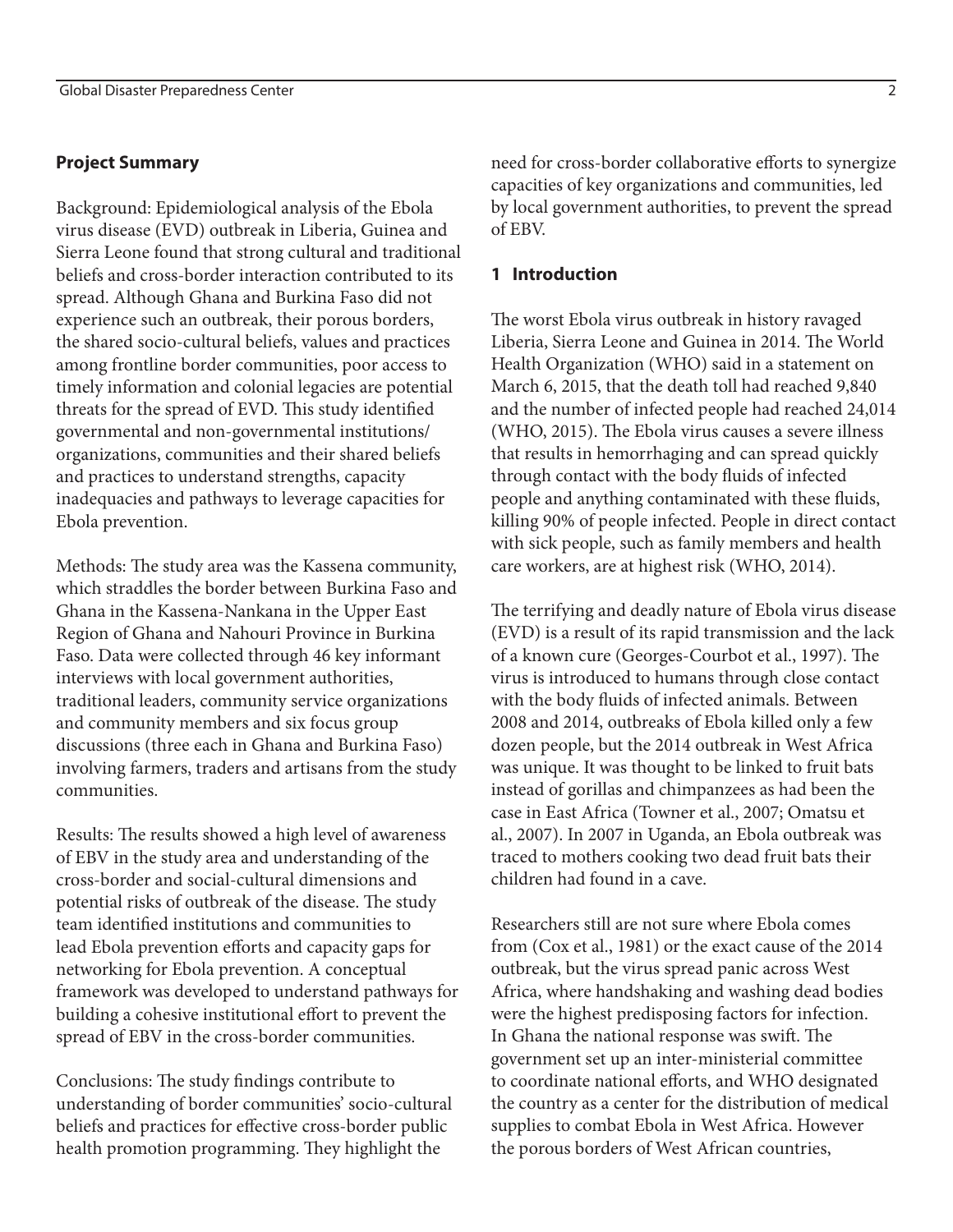coupled with the sub-regional economic policy of free movement of goods, services and persons, heightened the potential for the spread of EVD into Ghana and Burkina Faso.

EVD is more than just a health issue, and what happens at the community level and the entry points into the country is crucial for effective containment of the spread of the virus. In 2014 WHO conducted an epidemiological analysis of the outbreak in West Africa and isolated three major factors contributing to continuing transmission:

These factors include transmission [of EVD] in rural communities, facilitated by strong cultural practices and traditional beliefs; transmission of EVD in densely populated peri-urban areas of Conakry in Guinea and Monrovia in Liberia; and cross-border transmission of EVD along the border areas of Guinea, Liberia, and Sierra Leone, where commercial and social activities continue among the border areas of these countries.

Epidemics are no longer confined to the domain of public health and clinical medicine, but are recognized as social, development and international security issues (Castillo-Chavez et al., 2015). This study explored institutional/organizational and community constituents; their strengths, capacity and inadequacies; and the need for synergy of capacities and efforts in framing a local government-based cross-border collaborative platform to prevent and control Ebola and other infectious diseases. Castillo-Chavez et al. (2015) estimated that:

The cost of management of infectious disease outbreaks is almost always greater than the cost of avoiding them. For severe acute respiratory syndrome (SARS), the global cost of a single outbreak was estimated to be between US\$13 billion and US\$50 billion at the currency values of the 2003 outbreak. For Ebola, the cost might be higher—both in the direct, short-term cost of control, patient care, and hospital admission, and in the indirect, longer-term dislocation of the regional economies in West Africa.

#### 1.1 Study Area

The Kassena community straddles the border between Burkina Faso and Ghana. It is dispersed in the towns of Pô, Tiébélé, Koupiela and Ziou in Burkina and Chiana, Navrongo and Paga in the Upper East Region of Ghana. The Kassena in Burkina Faso are said to number over 100,000, with the majority living in Nahouri Province.

Upper East Region is the smallest of Ghana's 10 political and administrative capitals. It occupies only 2.7 per cent of the total land area of the country and has a population of about 960,000 (DHS, 2010). The region is located in the northeastern corner of the country and shares borders with Burkina Faso to the north and the Republic of Togo to the east. There is considerable cross-border activity at Cinkassi (Ghana-Togo) and Paga (Ghana-Burkina Faso), as the two communities share common cultural and linguistic ties and social life (figure 1).

Figure 1: Location of the Kassena community in Burkina Faso and Ghana



Kassena-Nankana East and Kassena-Nankana West are two of the region's 13 districts. The capital of Kassena-Nankana East is Navrongo, which is at the tip of the border with Burkina Faso. The political and administrative districts are further subdivided into areas, town councils and unit committees and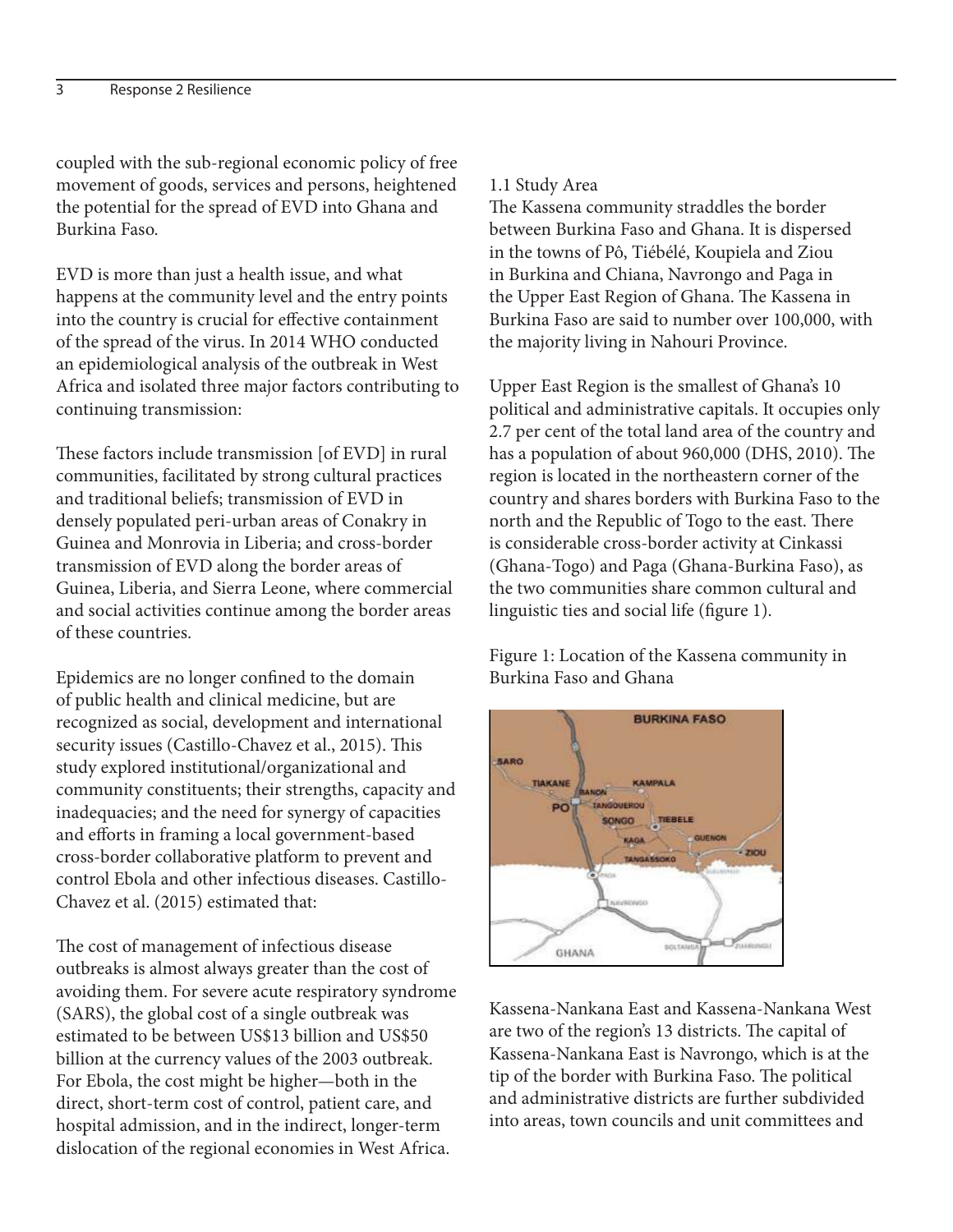are autonomous with regard to planning, budgeting and implementation of projects. The health service is organized in a four-tier system, with regional, district, sub-district and community levels. About 90% of the population is rural, living in compounds of huts built of mud and roofed with straw or zinc. The communal way of life is reflected in sharing sleeping and relaxing spaces and participating in funerals and other festive occasions where people are received with welcoming handshakes and invitations to communal meals.

Nahouri on the border with Ghana is one of the 45 provinces in Burkina Faso, located in the Centre-Sud administrative region. In 2006, the province had a population of 155,463 people. Its capital is Pô in Pô Department, one of five departments in the province. The main ethnic group is the Gurunsi, who are known as the Kassena across the border in the Upper East Region of Ghana.

The population of Burkina Faso has always been highly mobile. The landscape has few natural barriers, and the traditional economic activities of shifting cultivation, semi-nomadic pastoralism and trade require some degree of migration. Today's ethnic groups are the result of this high level mobility. Cultural exchange, even assimilation, and linguistic flexibility were frequently more important than cultural difference. Moving around is common, and Burkinabe are used to intermixing. Wherever they live, they have a strong sense of community and feel it is their duty to help each other. Tolerance for people of different religions is high. The culture of hospitality and intermixing in Burkina Faso in general is a predisposing factor to Ebola infection.

# 1.2 Study Communities

The study communities on the Ghana side of the border were Manyoro, Natugnia and Pindaa, while those on the Burkina Faso side were Adungo, Nahouri and Tangasougou. These were selected based on their location on the border and their lively cross-border trade.

# 1.3 Study Objectives

The study sought to shed light on collaborative mechanisms needed to prevent the outbreak and spread of EVD in settings where health infrastructure is weak by answering the following questions:

1. Which institutions/organizations and communities in the Upper East Region of Ghana and Nahouri Province in Burkina Faso can provide leadership to build a cohesive network against threat of EVD?

2. What types of institutions and community capacity will foster effective EVD prevention and control?

3. What strategies will strengthen institutional and community capacity for effective EVD prevention and control?

4. How can cross-border partnership be developed to foster effective EVD prevention and response?

The research objectives were to:

• Identify institutions and communities to lead action on EVD prevention.

• Determine capacity inadequacies of conventional and non-conventional institutions for networking against EVD.

• Devise measures for providing adequate capacity for institutions.

• Identify pathways for building a cohesive institutional constituency against EVD.

# **2 Project Outputs and Outcomes**

The study built rapport between the research team and community gatekeepers, deepened understanding of EVD among local government authorities in Nahouri Province and Kassena-Nankana Municipal Assembly and increased their readiness to collaborate to avert the spread of infectious disease. People in Nahouri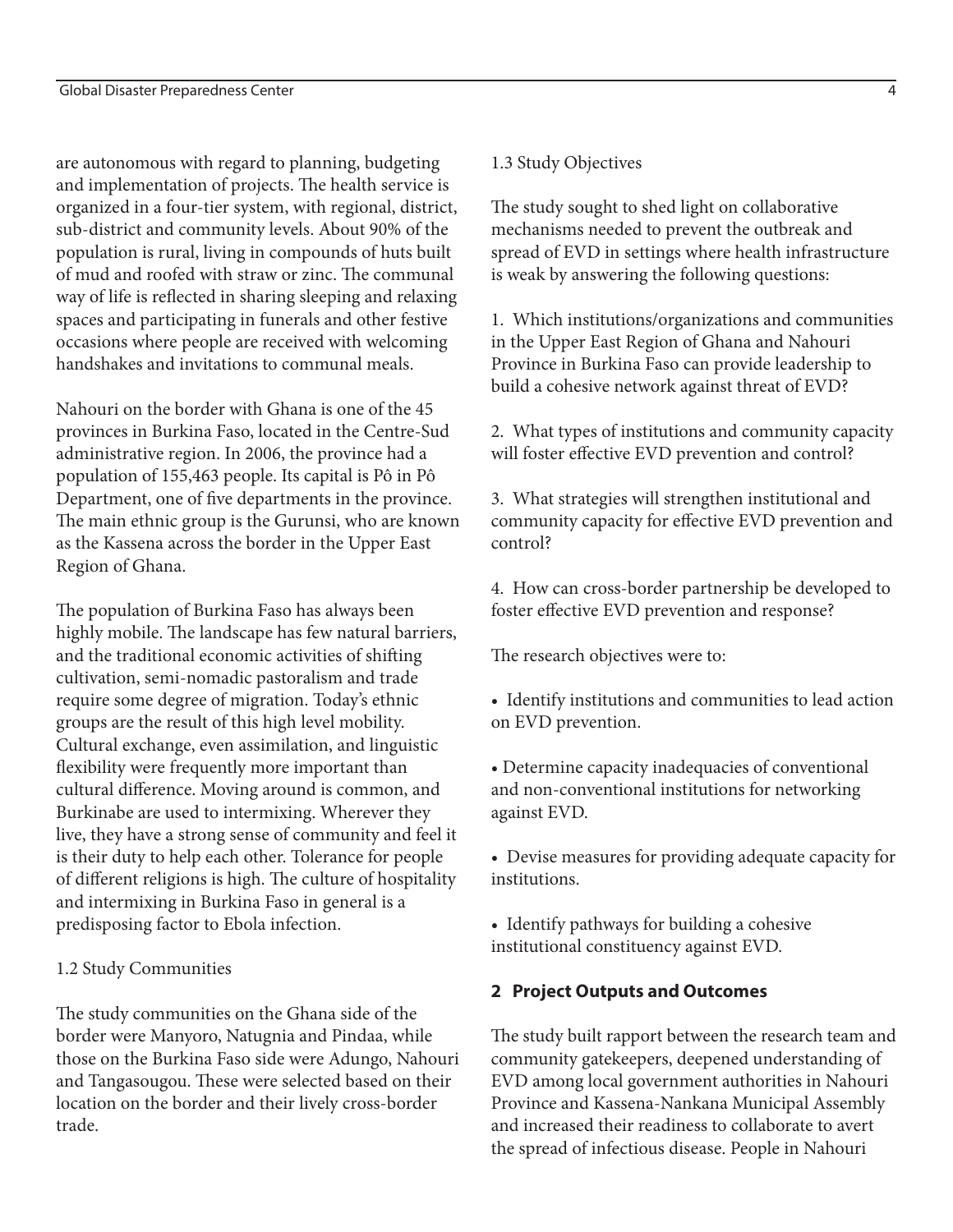Province learned about UDS and its community outreach-oriented research and teaching programs.

The main outcome of the study was shared understanding among government agencies, CSOs and frontline border communities about the urgent need for a cross-border collaborative action framework to prevent the spread of the Ebola virus into the study area. Specific pathways were recommended for activating cross-border, multistakeholder collaborative efforts. The research teams will share the report with the Red Cross Society on both sides of the border, local government authorities and communities, and explore opportunities for funding to carry out implementation research on cross-border collaboration building.

## **3 Methodology**

The main source of data was key informant interviews (KIIs) and focus group discussions (FGDs). These two methods were chosen for their ability to probe into responses for insights into the phenomenon under study. A total of 46 key informants (17 women and 29 men) from communities and institutions/ organizations were interviewed in the Kassena-Nankana Municipal Area in Ghana and Nahouri Province in Burkina Faso. They were drawn from the local assemblies, traditional authorities, religious sectors, CSOs, the health sector, border security, trans-border transportation, the agriculture sector and dealers of bush meat.

Six focus groups (three each in Ghana and Burkina Faso) involved farmers, traders and artisans from the study communities. There were 11 participants from Manyoro, nine from Natugnia and 10 from Pindaa in Ghana and 11 from Adungo, 10 from Nahouri and 12 from Tangasougou in Burkina Faso. Women made up 43% (13/30) of the Ghana focus groups and 48% (16/33) of the Burkina focus groups. The main occupation of all male participants was farming; most of the women were traders. Only nine people (27%, or 9/33) had attended formal school (18% had attended primary school, while 9% had attended secondary

school) in the Burkina Faso study sites. On the Ghana side, 27% of the participants (8/30) were literate, with equal proportions having had both basic and at least secondary education.

Eight weeks were spent in the field gaining entry, conducting the interviews and exiting in accordance with local protocol. The first 2 weeks were used to engage local government functionaries, community traditional rulers and community women leaders to obtain community entry and ethical clearance. This provided social space for community oral review and reflection on the study objectives and their resonance with community aspirations. It also enabled the team to build and strengthen rapport with political authorities and traditional leaders.

The data collection phase began with 3 weeks of FGDs. Research assistants provided by the local health NGO Asanté SOS carried out the field interviews in Nahouri Province. The West Africa Resilience Innovation Lab provided basic secretarial services. Audio recordings of the interviews were reviewed daily with the research assistants and insights drawn to inform subsequent group discussions and probe areas that lacked adequate information.

Research teams of three people each in Kassena-Nankana Municipal Area and Nahouri Province conducted the KIIs. The data collection tools were translated into French, but the interviews were conducted in the cross-border language of Kasem. The teams were trained in community entry procedures and cross-cultural and linguistic skills. They practiced using the interview tool and pretested the tool in two communities with similar socio-cultural particularities before conducting the interviews.

Difference in lingering colonial administrative procedures posed major difficulties in gaining access to the study communities. Nahouri provincial in Burkina Faso initially declined entry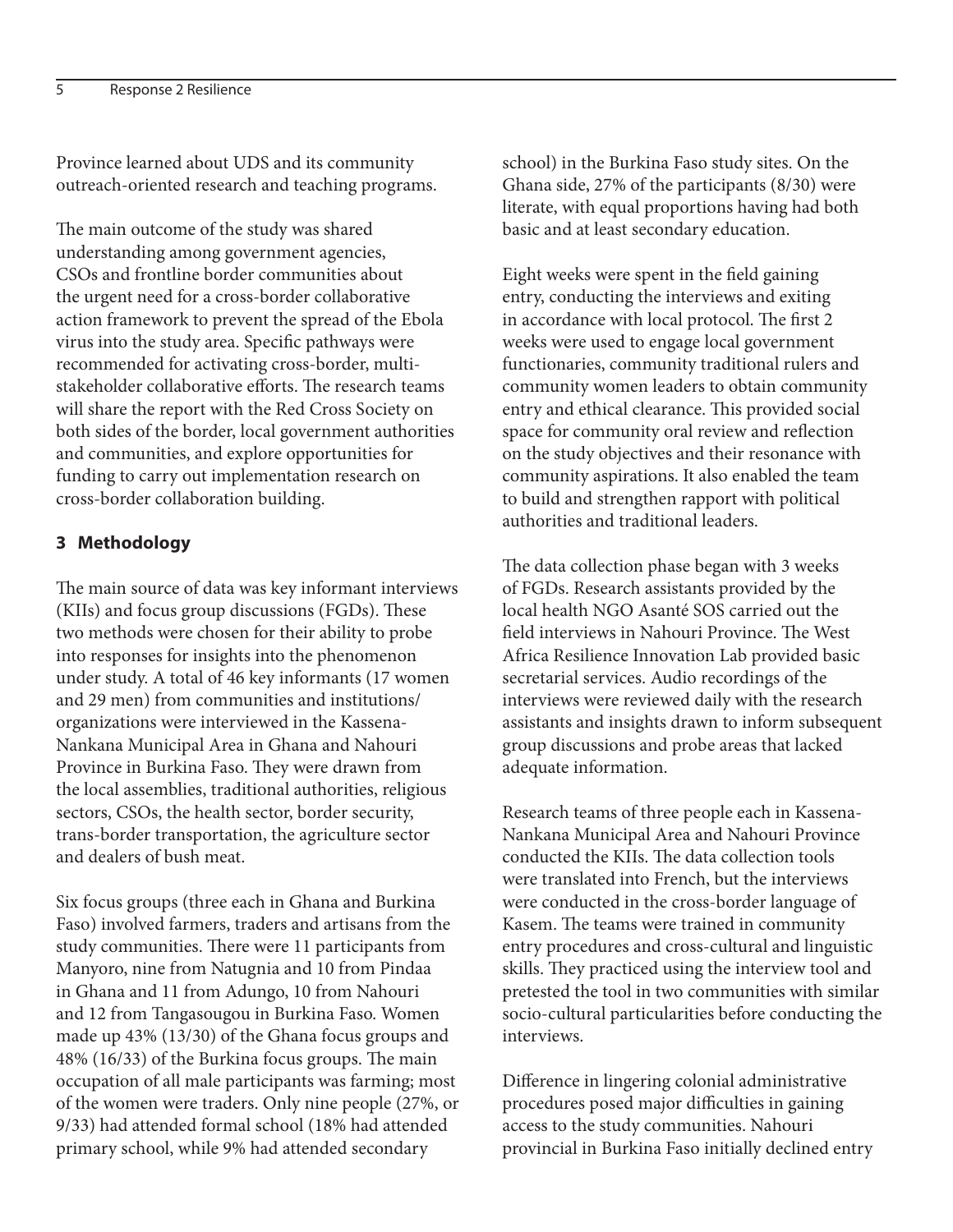into border communities under their jurisdiction, deferring to higher authorities in Ouagadougou, the capital. Eventually, Asanté SOS facilitated administrative as well as local community acceptance.

## **4 Results**

The study uncovered participants' level of awareness of EVD, particularly its causal chain (avenues and activities that could lead to infection and spread of the disease) and control or prevention measures. Organizations, institutions, communities and individuals involved in disaster prevention or response, as well as ways they could work collaboratively to prevent or respond to Ebola, were identified in both countries. They study went further to assess the capacity of these bodies to lead a network effort for Ebola prevention or response, ways to strengthen this capacity and pathways for building strong partnerships to win the battle against EVD.

## *4.1 Sociodemographic Characteristics*

Figure 1 shows the gender distribution of the key informants of the study. There were 12 more female key informants than males.





The number of key informants (46) was considered too small to allow for age groups of narrow intervals. Figure 2 shows the distribution of key informants by age group.



Most key informants were non-literate, but eight had tertiary level education, four had secondary school education, two had junior high school education and 15 had completed primary school (figure 3).

Figure 3. Educational status of key informants



Fifteen of the key informants were farmers, 13 were traders and 11 were public and civil service staff (figure 4).



## Figure 4. Occupational distribution of key informants

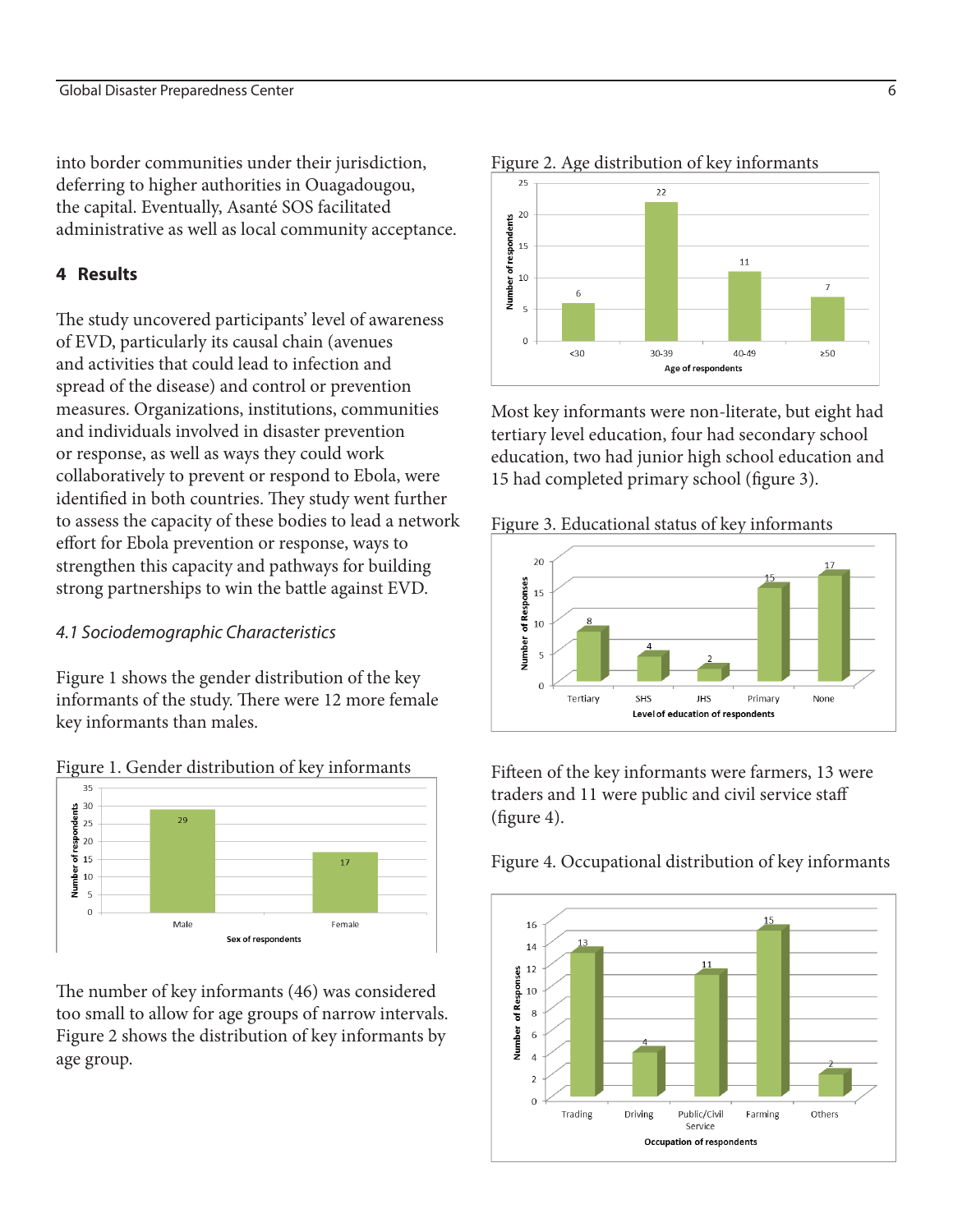All participants in both the KIIs and FGDs, including frontline border community members, knew about the EVD outbreak. Their sources of information included television, FM radio, community oral announcements, written material and phone calls from relatives in urban areas (figure 5). Over 50% of key informants mentioned three different sources of information, while about 19% mentioned two sources.



Figure 5. Sources of information on the EVD outbreak

Almost one-half (48.15%) of the key informants knew about EVD outbreaks in three or more countries (figure 6).



Figure 6. Awareness of the Ebola outbreak

Almost all (96%) of the key informants and FGD participants thought that Kassena- Nankana Municipal Area and Nahouri Province were at risk from the EVD outbreak.

Why wouldn't I say we are at risk? In Natugnia and also Manyoro and Yuah, day and night people move across the border to Chebele and Yelwongo and other smaller markets there to buy livestock, sell kalabule petrol [smuggled petroleum products], attend funerals and consult soothsayers. Burkina Faso people in neighboring communities equally cross over here and to Navrongo to see doctors and buy items. It is human beings who transmit the disease. That is why I am saying that we are not fully protected against this disease. It is only God who is protecting us. (FGD participant, Natugnia)

 Those who said Ebola would not affect them cited faith in the protection of God/gods, the awareness created by their governments and understanding of ways to prevent the spread of the disease.

Table 1 lists the factors mentioned by key informants as helping to transmit the Ebola virus. Almost 85% mentioned eating infected meat from bats, monkeys and chimpanzees, and 39% mentioned touching the bodies of people who died from EVD.

| Table 1. Key informants views on the sources of |  |
|-------------------------------------------------|--|
| transmission of the Ebola virus                 |  |

| Transmission<br>factors                     | Frequency | $\%$  |
|---------------------------------------------|-----------|-------|
| Eating infected<br>bat and mon-<br>key meat | 39        | 84.7  |
| Touching dead<br>bodies                     | 18        | 39.0  |
| Eating wild<br>fruits                       |           | 15.0  |
| Poor hygienic<br>practices                  | 7         | 15.0  |
| Poor housing                                | 5         | 10.8  |
| Others                                      | 3         | 6.5   |
| Total                                       |           | 100.0 |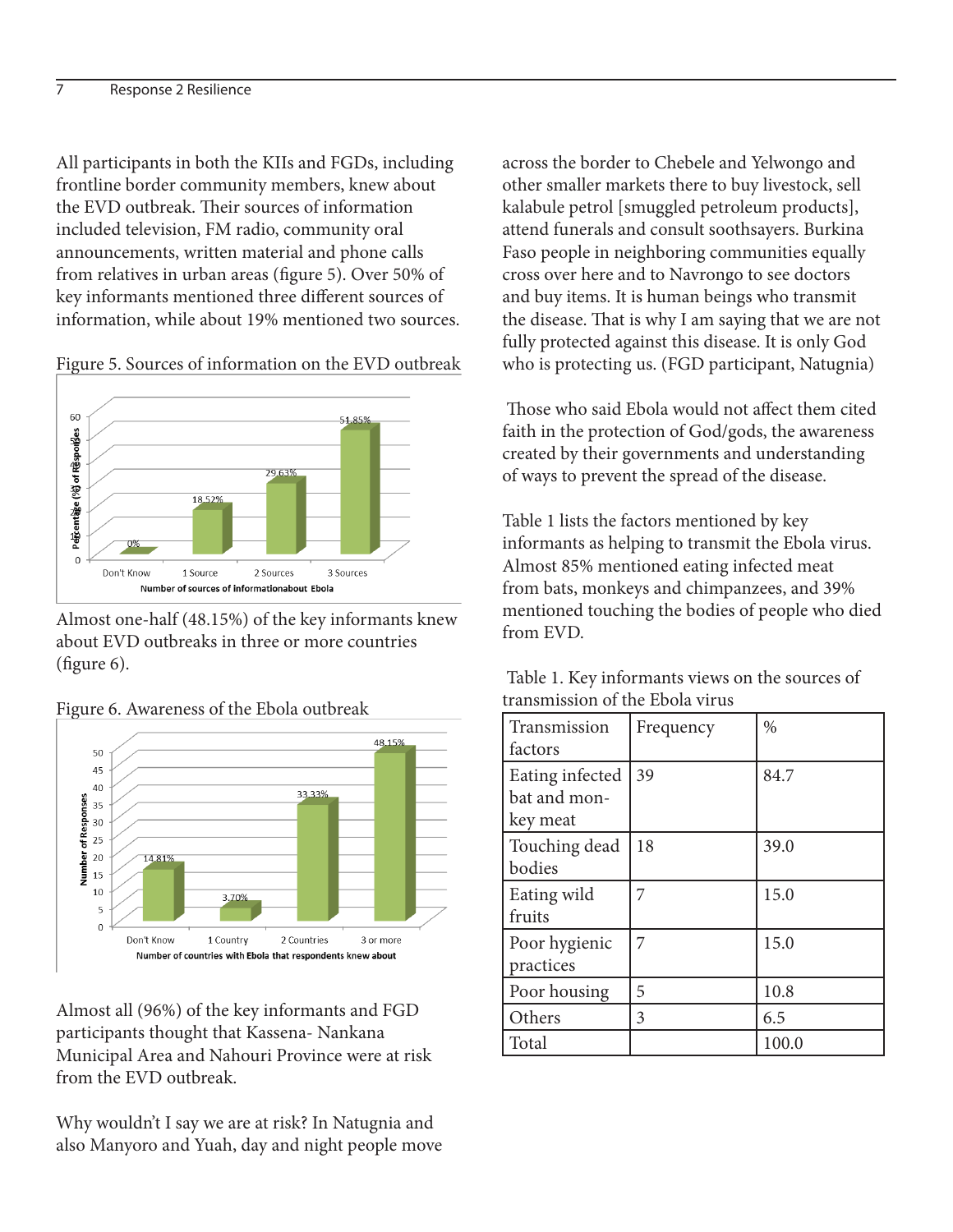## *4.2 Border Community Social, Cultural and Trade Activities*

The communities on either side of Ghana's northern border with Burkina Faso share social interactions, traditional beliefs, informal trade and access to health services.

Through long-standing intermarriages between the Kassena from here and those in Ghana, we have a web of kinship ties, friendships and marriages as a result of our common language, livelihoods and location circumstances. It was only the colonial government and modern system of government that sought to create physical divisions among us, but it has not worked. If I have my auntie's children in Navoro Pungu, and there is a funeral there, how can the government say that I need a permit to visit them? We easily will take the footpath and go there. (Elder in a FGD, Nahouri)

In our society, community markets are more than centers for buying and selling foodstuffs, livestock and ingredients. It is there we find spousal mates, identify and reconnect with lost family relations and socialize during the dry season. We also believe that in markets our community ancestral spirits and tangona [local gods] meet to prevail over happenings in the community. (Elderly key informant, Nahouri)

One strong traditional practice that brings people together is the belief in ancestral worship and soothsayer consultation. Soothsaying is a divination method that traditional believers in the study area and elsewhere in West Africa uses for spiritual interpretation of life events and incidents, including childbirth, death, disease, drought, floods and windstorms.

Lots of people from Kasem- and Nankam-speaking communities and people from as far away as Gonno in Chebele come here to consult soothsayers who they believe can see. Up to now we still see people coming to consult well-known soothsayers about their life challenges. (Male key informant, Tangasougou)

Another traditional practice is elaborate funeral gatherings for dead relatives. Understanding funeral practices is necessary to design promotional strategies for preventing Ebola virus transmission among vulnerable populations in West Africa. Traditional burial rites among the Kassena on either side of the border include corpse bathing, bodies lying in state and women sitting by to guide them. Traditional drumming and dancing go on as long as family resources permit. Elderly women of the kin group are by custom required to sit by the corpse until the burial. Burial is done by undertakers known as baye who use their bare hands to hold the body and lay it in a narrow grave. This practice is similar elsewhere in the sub-region. WHO (2014) reports that "in West Africa, the Ebola virus spread through the networks that bind societies together in a culture that stresses compassionate care for the ill and ceremonial care for their bodies if they die." In August 2014, Guinea's Ministry of Health reported that 60% of cases in that country could be linked to traditional burial and funeral practices. In November of the same year, WHO staff in Sierra Leone estimated that 80% of cases in that country were linked to these practices. An FGD participant in Adungu stressed the importance of burial ceremonies s among the Kassena people.

When an elder dies, it is required that we organize a befitting celebration of his life and send him to his fathers properly. The baye [undertaker] will carry him in the traditional burial mat while dancing, accompanied by war dancers. It is pride of every baye to be the one to hold the dead body and lower it into the narrow tunnel grave. Some will even attempt to lie in the grave with the dead body as sign of the potency of their powers as bayaa. (Male FGD participant, Adungu)

There is a thriving informal cross-border trade of poultry, foodstuffs and fuel between Ghana and Burkina Faso. The trade is not only at the border post at Paga but also through unauthorized trade routes. Most informal traders use unpaved roads that run through the communities to avoid border security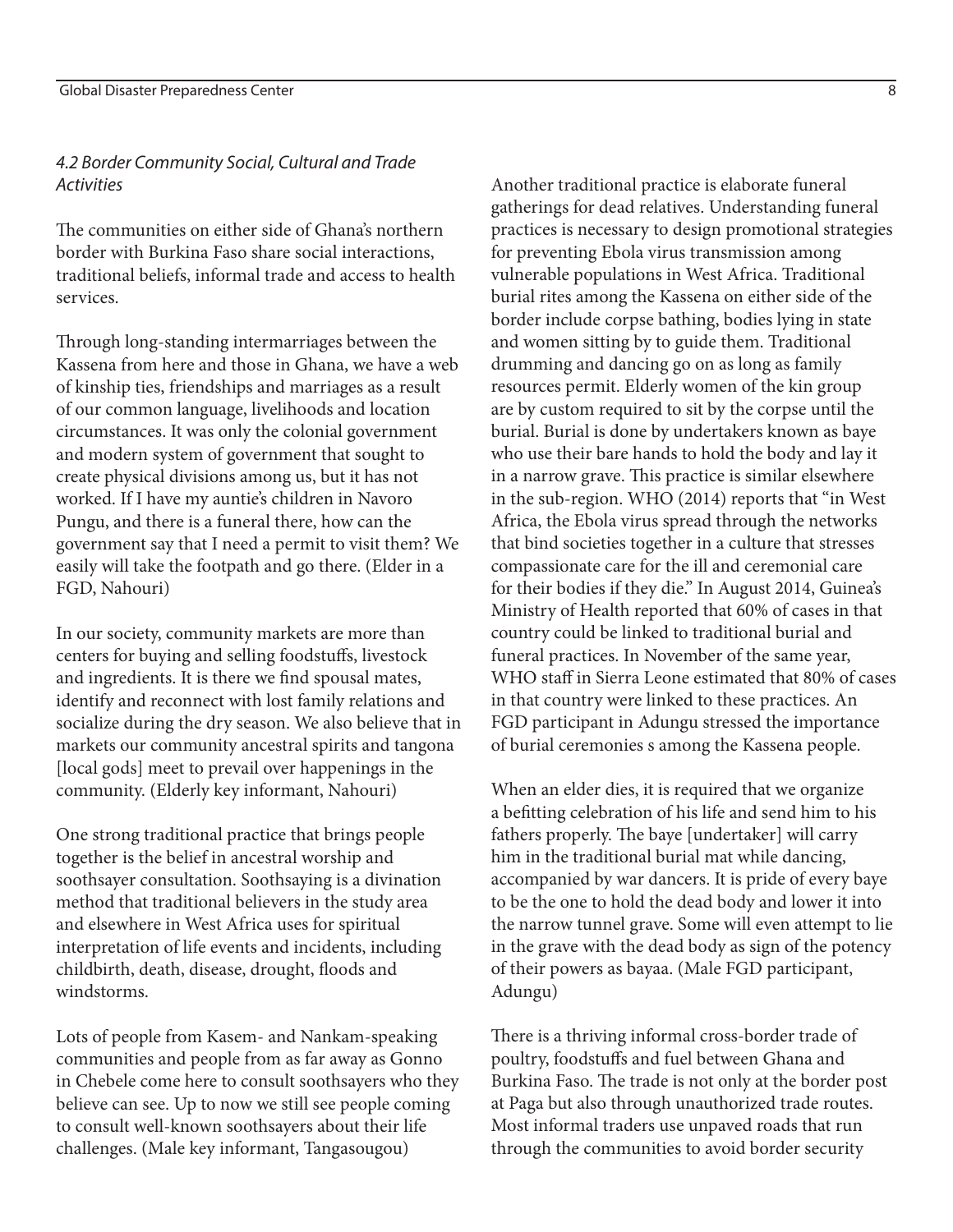and migration checks. There is a thriving small-scale cross-border tomato trade in Wajia in northern Burkina Faso.

You need to come here late night to witness the number of youth carrying petrol and diesel from Ghana on bush paths on motorbikes and cars to sell to their counterparts across the border. It's a major source of income for most youth in frontline border communities and involves multitudes of people. Petrol is cheaper in Ghana than Burkina Faso. (Female key informant, Pindaa)

## *4.3 Collaboration to Prevent EVD Transmission*

All the study participants saw the need for a collaborative effort to prevent the spread of EVD to the study areas in Ghana and Burkina Faso. Table 2 below lists the government agencies, NGOs/CSOs and communities mentioned by participants as important in this effort.

Table 2. Ebola prevention institutions, organizations and communities

| No.                    | Burkina Faso                                   | Ghana                                                       |
|------------------------|------------------------------------------------|-------------------------------------------------------------|
| Government<br>agencies |                                                |                                                             |
| 1                      | Nahouri Prov-<br>ince (Pô and<br>Chebele)      | Kassena Nan-<br>kana Municipal                              |
| 2                      | Emergency<br>Service                           | National Disas-<br>ter Management<br>Association<br>(NADMO) |
| 3                      | Commune<br>Health Admin-<br>istration          | District Health<br>Management<br>Team                       |
| 4                      | Ministry of<br>Agriculture                     | Ministry of<br>Food and Agri-<br>culture                    |
| 5                      | Ministry of<br><b>Education</b> and<br>Culture | National Com-<br>mission for<br>Civic Education             |

| 6              | <b>Border Post</b>    | Immigration     |
|----------------|-----------------------|-----------------|
|                | Security              | and Customs     |
| 7              |                       | Navrongo        |
|                |                       | Health Research |
|                |                       | Centre          |
| Nongovern-     |                       |                 |
| mental, civil  |                       |                 |
| society and    |                       |                 |
| faith-based    |                       |                 |
| organizations  |                       |                 |
| 1              | <b>SOS Asanté</b>     | <b>CENSUDEV</b> |
| $\overline{2}$ | <b>Action Sociale</b> | Red Cross       |
| $\overline{3}$ | <b>Red Cross</b>      | World Vision    |
|                | Society, Burkina      |                 |
|                | Faso                  |                 |
| $\overline{4}$ | <b>World Vision</b>   | Ghana Private   |
|                |                       | Road Transport  |
|                |                       | Union           |
| 5              |                       | Catholic Youth  |
|                |                       | Association-    |
|                |                       | Navrongo        |
| Frontline bor- |                       |                 |
| der communi-   |                       |                 |
| ties           |                       |                 |
| 1              | Tangasougou           | Kayoro          |
| $\overline{2}$ | Dakola                | Pindaa          |
| $\overline{3}$ | Tambolo               | Paga            |
| $\overline{4}$ | Nahouri               | Chaania         |
| 5              | Pô                    | Nakolo          |
| 6              | Sakaa                 | Manyoro         |
| 7              | Kayaa                 | Natugnia        |
| 8              | Kampala               | Sirigu          |
| 9              | Chebele               | Yua             |
| $10\,$         | Joro                  |                 |

## *4.4 Capacity to Prevent Ebola Transmission*

Adequate knowledge of the disease by all collaborating institutions, organizations and communities was identified as the bedrock for controlling transmission of EVD.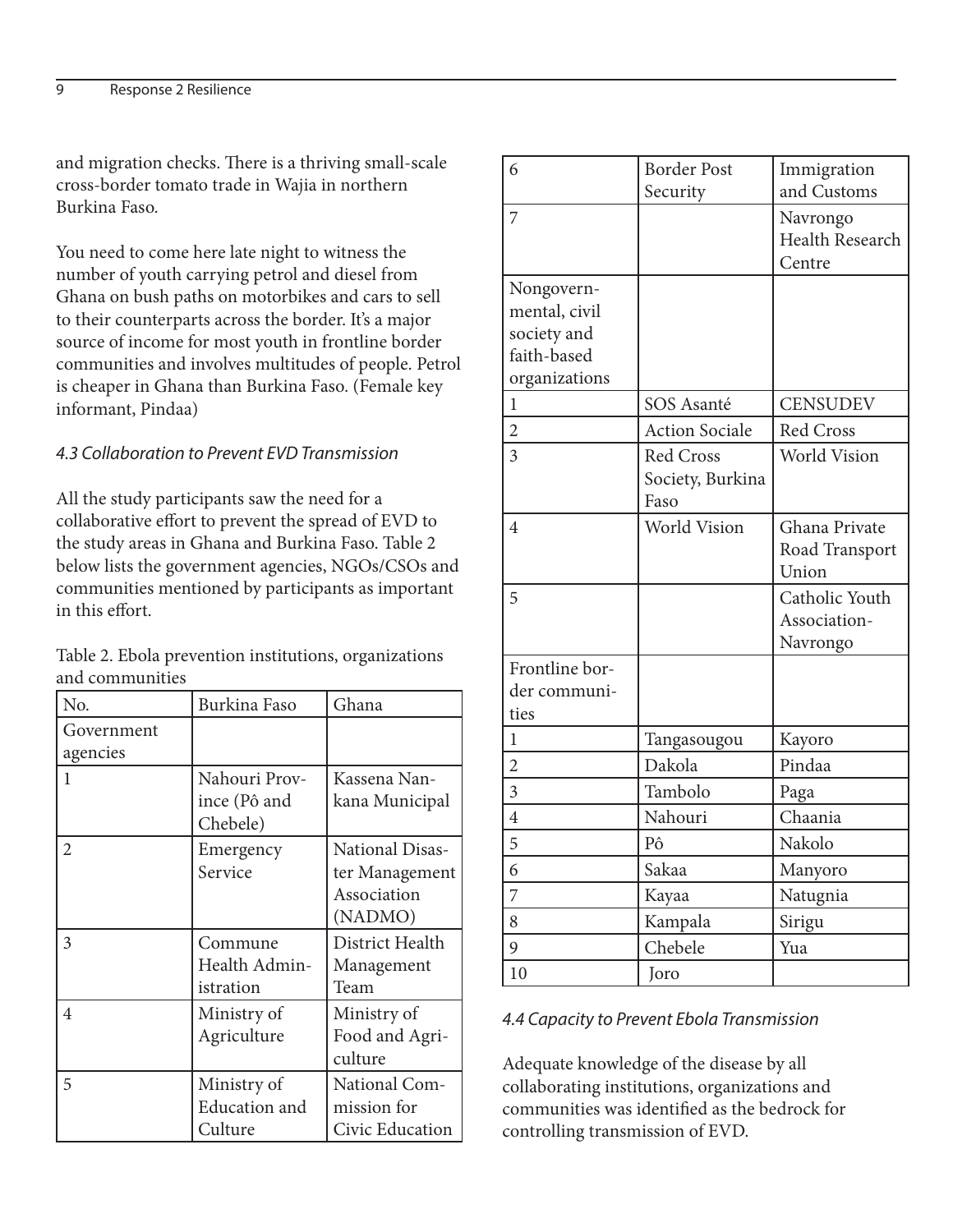The first thing is having relevant knowledge through training and learning. We want to prevent the disease, but if we lack knowledge, how can we do it? (Male FGD participant, Tangasougou)

One study participant stressed the importance of collaborative effort to prevent any emergency or Ebola outbreak.

The nature of the disease is like a force that will compel you to work together in order to avoid it… zurugaluu mu te dam [Kasem saying meaning "There is strength in collectivism."] (Male FGD participant, Pindaa)

The second requirement for Ebola prevention mentioned by study participants was a network approach. With the fast spread and destructive nature of the disease, cross-border communities and organizations should share information and experience, mobilize resources and form a joint task force as need arises.

Capacity challenges mentioned by study participants included the colonial legacy and the artificial border dividing the same people.

The crucial issue is the boundaries/division of the same people into two countries, but now some of us see that the boundaries are not to separate us because the white man also did that to enable them do their work. (Male FGD participant, Tangasougou)

Also mentioned were a lack or shortage of resources (e.g., gloves, veronica buckets, nose masks, overalls and soap), transport, personnel and funding; inadequate training of volunteers and health workers; lack of respect/trust between communities; differences in the official languages as well as French and British bureaucracies; recent political instability in Burkina Faso; and poor border controls that heightened feelings of insecurity and made it difficult to harness and synergize cross-border capacity for EVD prevention.

# *4.5 Measures to Strengthen EVD Prevention/Response Capacity*

The capacity of people, communities and organizations to deal effectively with challenges underpins the mobilization and judicious utilization of both human and material resources. The study found several ways the capacities of organizations and communities could be strengthened to enable them work together to prevent or respond to Ebola outbreaks in both countries. One measure was retraining health workers, volunteers and Red Cross officials in effective communication and community engagement skills. Capacity strengthening in effective local, community-relevant behavior change communication emerged as a key issue for EVD prevention in the study area.

The problem is that the health workers most of the time use information sharing methods that do not help us to completely get the messages they want us to get. They use posters displayed at selected places and radio Gulu [FM station] announcements in Kasem, but at times, when we women are still working and have no time to tune in, the community directly informs us through the traditional rulers and community durbars. In my thinking, this will help us women understand and ask questions more than radio. (Female FGD participant, Adungu)

# *4.6 Pathways to Cross-Border Collaboration to Control Ebola Transmission*

Table 3 summarizes key pathways that emerged from the KIIs to foster cross-border collaboration to prevent the spread of EVD to the study region.

 Table 3. Pathways for cross-border collaboration suggested by key informants

| <b>Pathways for</b> | No. | 0/ |
|---------------------|-----|----|
| cross-border        |     |    |
| collaboration       |     |    |